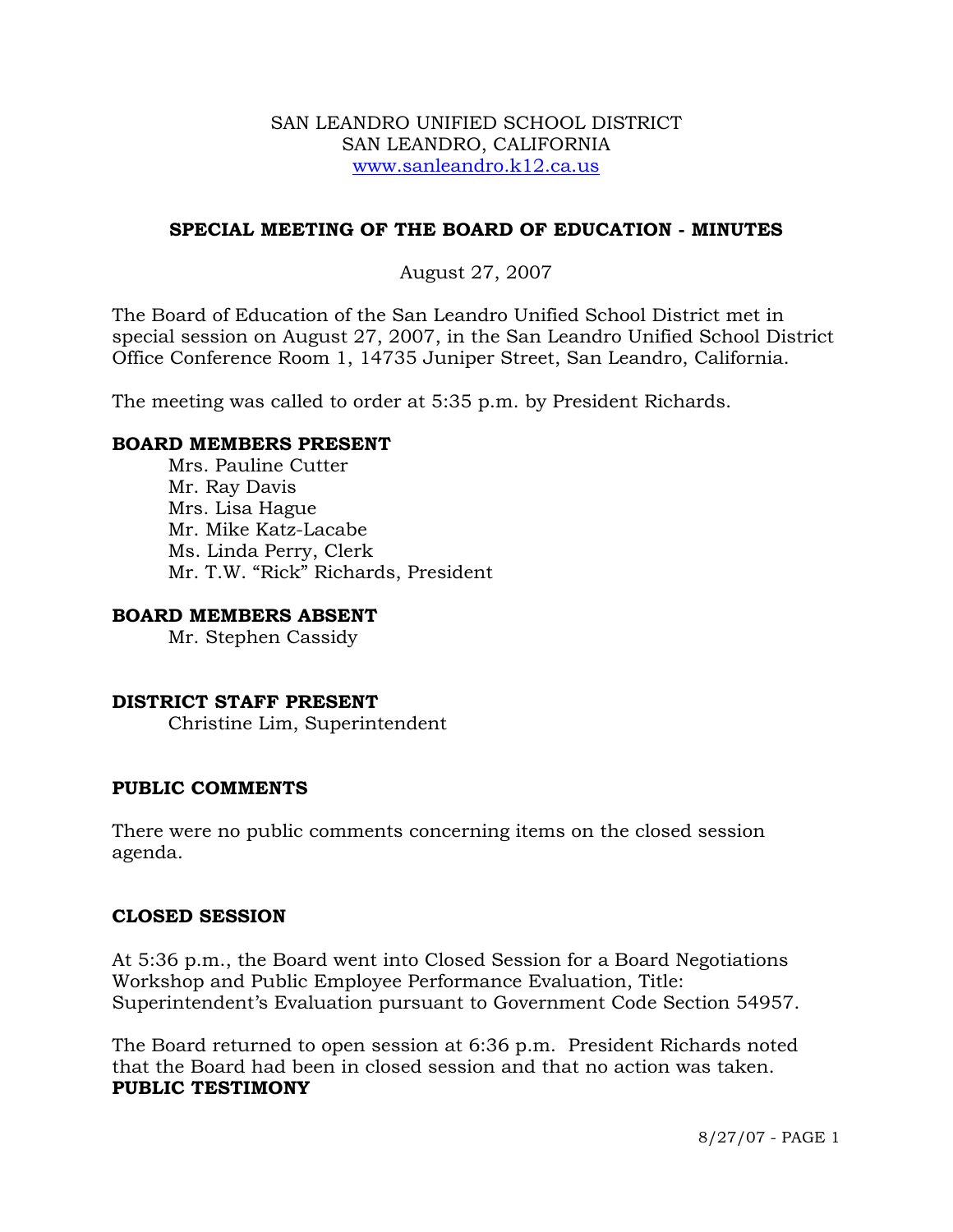### None

## **BOARD MEMBER COMMENTS**

• Ms. Perry reported attending, along with Trustees Richards and Katz, the "Welcome Back" Staff Development Day celebration on August 27 and shared the program with the Board. The day featured performances and readings from students at Roosevelt Elementary, the Washington Elementary School Bilingual class, the Summer Music Program, Garfield Elementary, and San Leandro High School as well as teachers, and parents calendaring the District's "Continuing the Journey to Equity, Access, and Achievement for All" over the last four years.

 Ms. Perry reminded the Board that the City Council would be hearing the Transit Oriented Development (TOD) on Tuesday, September 4, and asked if there had been any response to the District's comment letter. Superintendent Lim said that the District had not yet heard, but that she was meeting with the City Manager tomorrow, and would inquire about it.

 She commented that Jefferson Elementary School still does not have any signage identifying it as "Jefferson Elementary School" and that the banner made by students had been misplaced. She asked if some kind of sign or banner could be obtained for the front of the school.

• Mr. Katz noted that this was the first time he had an opportunity to attend the staff development day and found it to be a very positive and motivating experience, and hoped this sentiment would continue throughout the year. He asked for clarification regarding the classroom placements and schedules of students, and raised the possibility of considering posting class lists at the schools earlier than the day before school begins.

 Superintendent Lim explained that by design class lists were posted the day before the start of school so that everyone receives the information on the same day. In addition it provides staff time to address the continuing enrollment number changes that occur up to the beginning of school. Regarding scheduling, the Superintendent said that typically schools begin with a standard schedule. Assessments are conducted during the first two weeks of school and based on the results, students are placed on either an AM or PM. schedule.

• Mr. Davis mentioned the "Safe Routes to School Grants", which provides the City with federal and state funding to make City improvements towards creating safer routes to schools for our children. He felt it would be worthwhile for the District to discuss and share how this effort could specifically improve potential safety issues identified at the school sites and for students on their way to school at the next City/District Liaison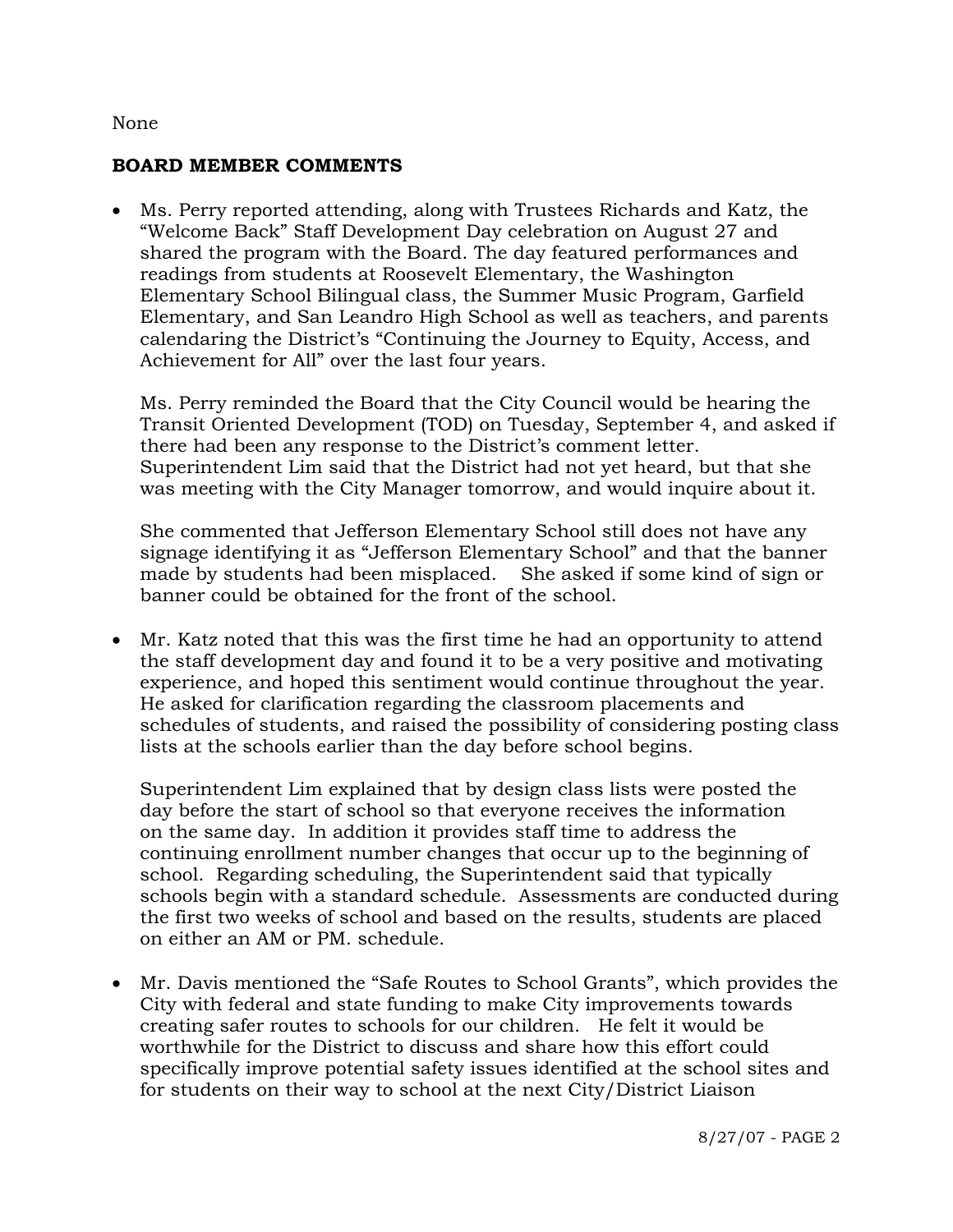Committee meeting. He noted that one device that had been successful was the use of "active radar signs" that records your driving speed as you go a school.

He asked about "links" to the City and San Leandro Chamber of Commerce from the District's website. The Superintendent noted that currently the District does not have that capability, but "links" to our District can be found on the City's and Chamber's websites.

 Mr. Davis commented that Carlmont High in Belmont is requiring students to wear I.D. badges.

- Mrs. Cutter commented that understaffing in the maintenance department has taken its toll, noting that dry rot discovered during the roofing projects seems to be primarily located under overgrown trees.
- Mr. Richards enjoyed and concurred with comments made by Trustee Perry and Trustee Katz regarding the "Welcome Back" Staff Development Day.